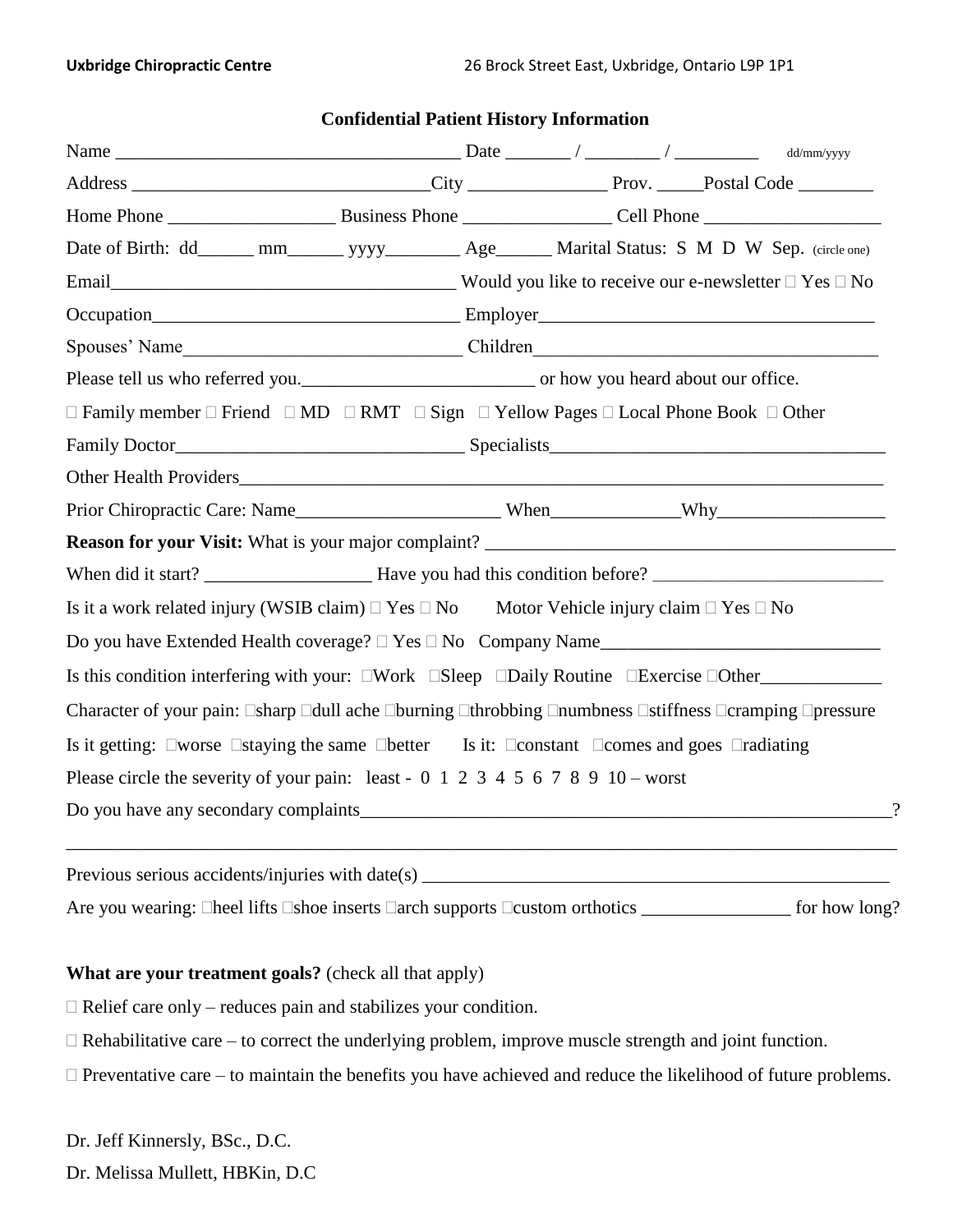## **Family Health History**

Many health problems are the result of hereditary factors. Information about your family members will give us a better understanding of your total health picture.

| Name | Relationship | Past and Present Health Problems |
|------|--------------|----------------------------------|
|      |              |                                  |
|      |              |                                  |
|      |              |                                  |

# **Lifestyle Factors** – Please check the appropriate box

|               | None | Light | Moderate | Heavy |
|---------------|------|-------|----------|-------|
| Exercise      |      |       |          |       |
| Sleep         |      |       |          |       |
| <b>Stress</b> |      |       |          |       |
| Tobacco       |      |       |          |       |
| Alcohol       |      |       |          |       |
| Caffeine      |      |       |          |       |
| Junk food     |      |       |          |       |

## **Heath Screening and Testing**

| <b>Test</b>         | Date | Of what region | Results |
|---------------------|------|----------------|---------|
| X-rays              |      |                |         |
| Cat Scan            |      |                |         |
| <b>MRI</b>          |      |                |         |
| <b>Bone Density</b> |      |                |         |

### **Medications**

| Reason            | Name | Reason          | Name |
|-------------------|------|-----------------|------|
| Pain Relief       |      | <b>Diabetes</b> |      |
| Anti-inflammatory |      | Thyroid         |      |
| Muscle relaxant   |      | Other           |      |
| Blood pressure    |      |                 |      |
| Blood thinner     |      |                 |      |
| Heart             |      |                 |      |
| Cholesterol       |      |                 |      |

## **Supplements**

### **Surgical History**

| Surgery                         | Date | Surgery      | Date |
|---------------------------------|------|--------------|------|
| Hip replacement<br>L R          |      | <b>Bowel</b> |      |
| Knee replacement<br>L R         |      | Thyroid      |      |
| Spinal surgery                  |      | Gallbladder  |      |
| Fractures(surgical repair)      |      | C-section    |      |
| Shoulder<br>R                   |      | Hysterectomy |      |
| Knee<br>$\mathbf R$             |      | Other        |      |
| Carpal tunnel<br>$\overline{R}$ |      |              |      |
| Heart                           |      |              |      |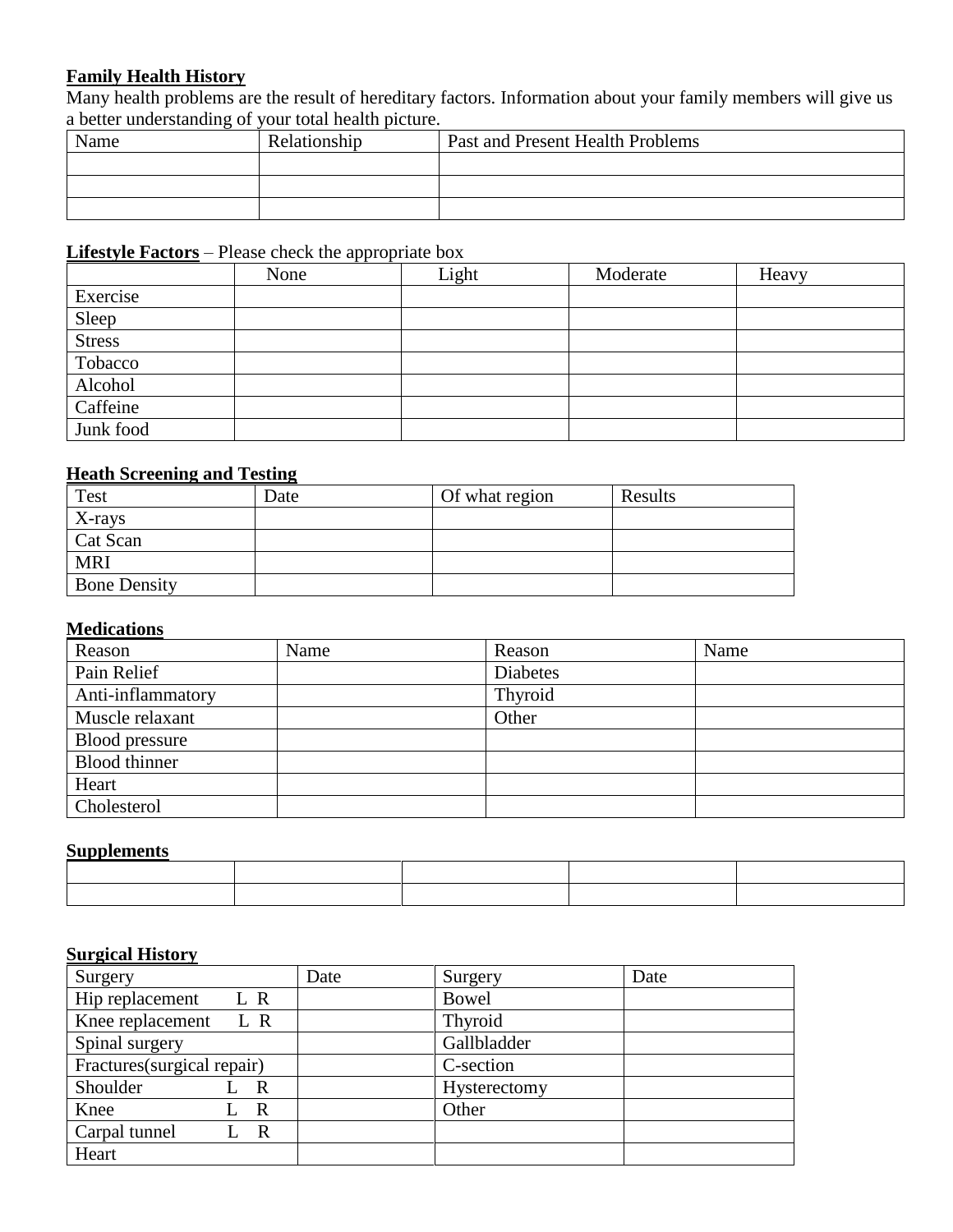### **CONFIDENTIAL HEALTH REPORT**

*Please circle any conditions presently causing you problems. Please check (X) any conditions that were a problem in the past.* 

### **General Symptoms E.E.N.T. Genitourinary**

Fever **Exercise Exercise Exercise Exercise Exercise Exercise Exercise Exercise Exercise Exercise Exercise Exercise Exercise Exercise Exercise Exercise Exercise Exercise Exercise Exercise Exercise Exercise Exercise Exercise** Fainting **Frequent colds Frequent colds Prostate problems** Dizziness/vertigo Sinus/ear infections Loss of sleep Enlarged glands **For Women Only** Anxiety/depression **Nose bleeds** Menopause symptoms Mood swings Thyroid **Irregular cycle** Thyroid **If the South America** Irregular cycle Difficulty concentrating **Skin Skin Skin Post-menopausal** Numbness/weakness Rashes/itching Pins and needles **Bruise easily Gastrointestinal** Fatigue **Diabetes** Dryness **Diabetes** Diabetes Neuralgia (nerve pain) Eczema/Psoriasis Low blood sugar Loss of balance **Anemia** Anemia and Anemia and Anemia and Anemia and Anemia and Anemia and Anemia and Anemia and Anemia and Anemia and Anemia and Anemia and Anemia and Anemia and Anemia and Anemia and Anemia and Anemia and

Osteoarthritis **Spitting up blood** Excessive thirst Excessive thirst Arthritis (type) Chest pain Chest pain Bloating/gas Osteoporosis **Shortness of breath** Nausea/vomiting Nausea Red or swollen joints **Snoring** Snoring **Abdominal pain** Bursitis/Tendonitis and Sleep apnea Ulcers Ulcers Low back pain and the constitution of the Asthma Constitution Constitution (Diarrhea Sciatica Pneumonia Colitis/Irritable bowel Neck pain or stiffness Tuberculosis Tuberculosis and in the state of the state of the SNC Pain between shoulders Gall bladder Gall bladder Gall bladder Pain and numbness in: **Cardiovascular** Hips/legs Hips/legs Hips/legs Hips/legs Hips/legs Hips/legs Hips/legs Hips/legs Hips/legs Hips/legs Hips/legs H Knees/feet Low blood pressure Painful tail bone **Angina** Jaw pain/clicking example and High cholesterol Multiple sclerosis and a varicose veins Varicose veins Parkinson's **Swollen ankles** Parkinson's

*Dr. Jeff Kinnersly Dr. Melissa Mullett* 

Shoulders/arms **Cancer:** Rapid/irregular heartbeat **Cancer:** Elbows/hands Pacemaker \_\_\_\_\_\_\_\_\_\_\_\_\_\_\_\_\_\_\_\_\_\_\_\_\_\_\_\_\_\_\_ Poor posture Heart attack **Allergies** Fibromyalgia entranties and the Poor circulation Food: Exercise Food: Exercise Food: Blood clotting/bleeding disorder

Headache/Migraine **Michanges** Vision changes **Difficulty with/frequent urination** Sweats/Chills **Sweats/Chills** Deafness/hearing aids Kidney infection/stones

Tremors/seizures Tinnitus (ringing ears) Painful menstruation/cramping Memory changes Pregnant Yes No

**Respiratory** Poor appetite **Muscles and Joints Chronic cough Indigestion/heartburn Muscles and Joints** 

Spinal curvature and Stroke/TIA Environmental: \_\_\_\_\_\_\_\_\_\_\_\_\_\_\_\_\_\_\_\_\_\_\_\_\_\_\_\_\_\_\_\_\_

| $Drug:$ $\_\_$ |                     |              |
|----------------|---------------------|--------------|
|                | Latex Yes $\bigcap$ | No $\bigcap$ |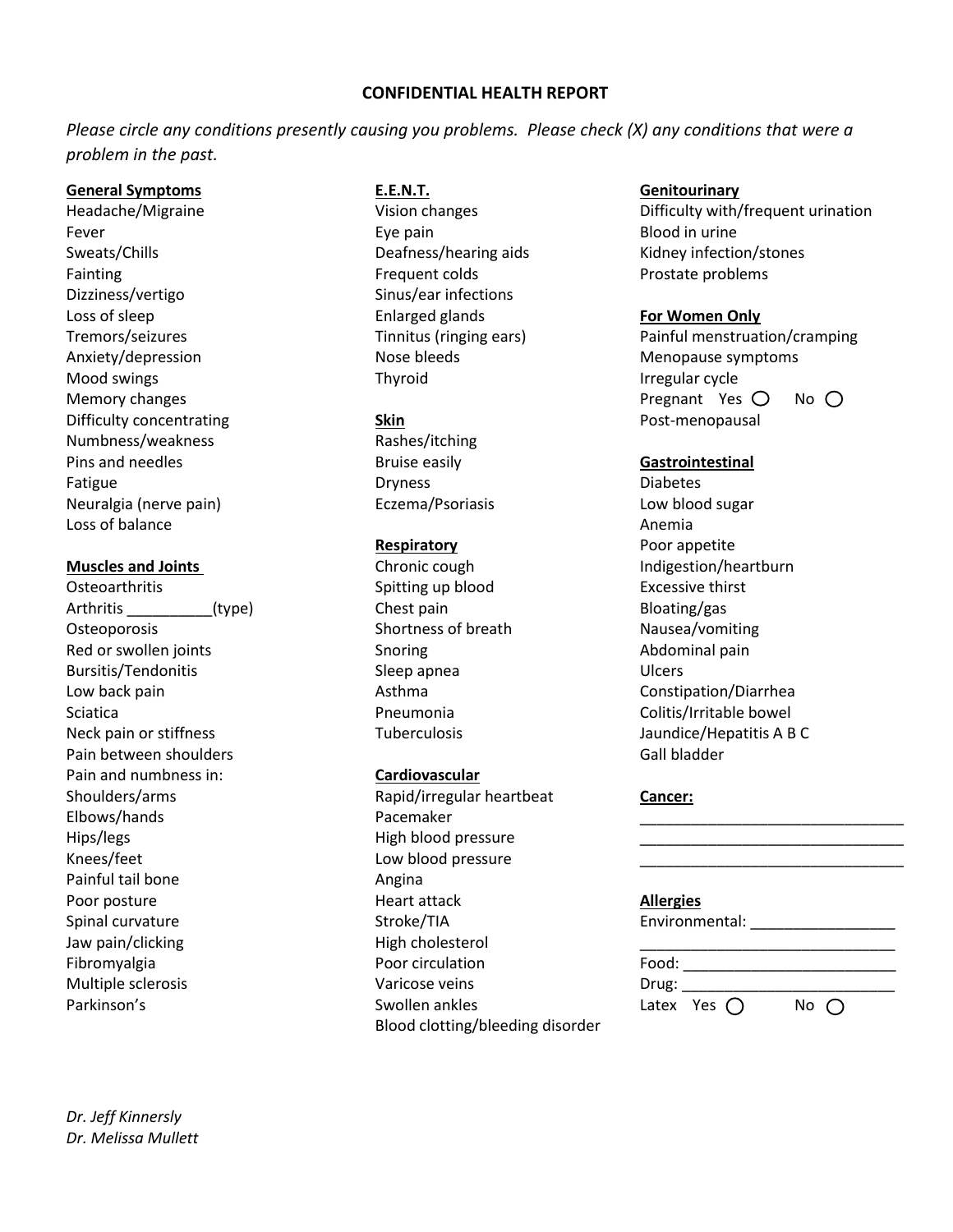# **CONSENT TO CHIROPRACTIC TREATMENT**

It is important for you to consider the benefits, risks and alternatives to the treatment options offered by your chiropractor and to make informed decision about proceeding with treatment.

Chiropractic treatment includes adjustment, manipulation and mobilization of the spine and other joints of the body, soft-tissue techniques such as massage, and other forms of therapy including, but not limited to, electrical or light therapy and exercise.

### **Benefits**

Chiropractic treatment has been demonstrated to be effective for complaints of the neck, back and other areas of the body caused by nerves, muscles, joints and related tissues. Treatment by your chiropractor can relieve pain, including headache, altered sensation, muscle stiffness and spasm. It can also increase mobility, improve function, and reduce or eliminate the need for drugs or surgery.

### **Risks**

The risks associated with chiropractic treatment vary according to each patient's condition as well as the location and type of treatment.

The risks include:

- **Temporary worsening of symptoms** Usually, any increase in pre-existing symptoms of pain or stiffness will last only a few hours to a few days.
- **Skin irritation or burn** Skin irritation or a burn may occur in association with the use of some types of electrical or light therapy. Skin irritation should resolve quickly. A burn may leave a permanent scar.
- **Sprain or strain** Typically, a muscle or ligament sprain or strain will resolve itself within a few days or weeks with some rest, protection of the area affected or other minor care.
- **Rib fracture** While a rib fracture is painful and can limit your activity for a period of time, it will generally heal on its own over a period of several weeks without further treatment or surgical intervention.
- **Injury or aggravation of a disc**  Over the course of a lifetime, spinal discs may degenerate or become damaged. A disc can degenerate with aging, while disc damage can occur with common daily activities such as bending or lifting. Patients who already have a degenerated or damaged disc may or may not have symptoms. They may not know they have a problem with a disc. They also may not know their disc condition is worsening because they only experience back or neck problems once in a while.

Chiropractic treatment should not damage a disc that is not already degenerated or damaged, but if there is a pre-existing disc condition, chiropractic treatment, like many common daily activities, may aggravate the disc condition.

The consequences of disc injury or aggravating a pre-existing condition will vary with each patient. In the most severe cases, patient symptoms may include impaired back or neck mobility, radiating pain and numbness into the legs or arms, impaired bowel or bladder function, or impaired leg or arm function. Surgery may be needed.

 **Stroke** - Blood flows to the brain through two sets of arteries passing through the neck. These arteries may become weakened and damaged, either over time through aging or disease, or as a result of injury. A blood clot may form in a damaged artery. All or part of the clot may break off and travel up the artery to the brain where it can interrupt blood flow and cause a stroke.

Many common activities of daily living involving ordinary neck movements have been associated with stroke resulting from damage to an artery in the neck, or a clot that already existed in the artery breaking off and travelling up to the brain.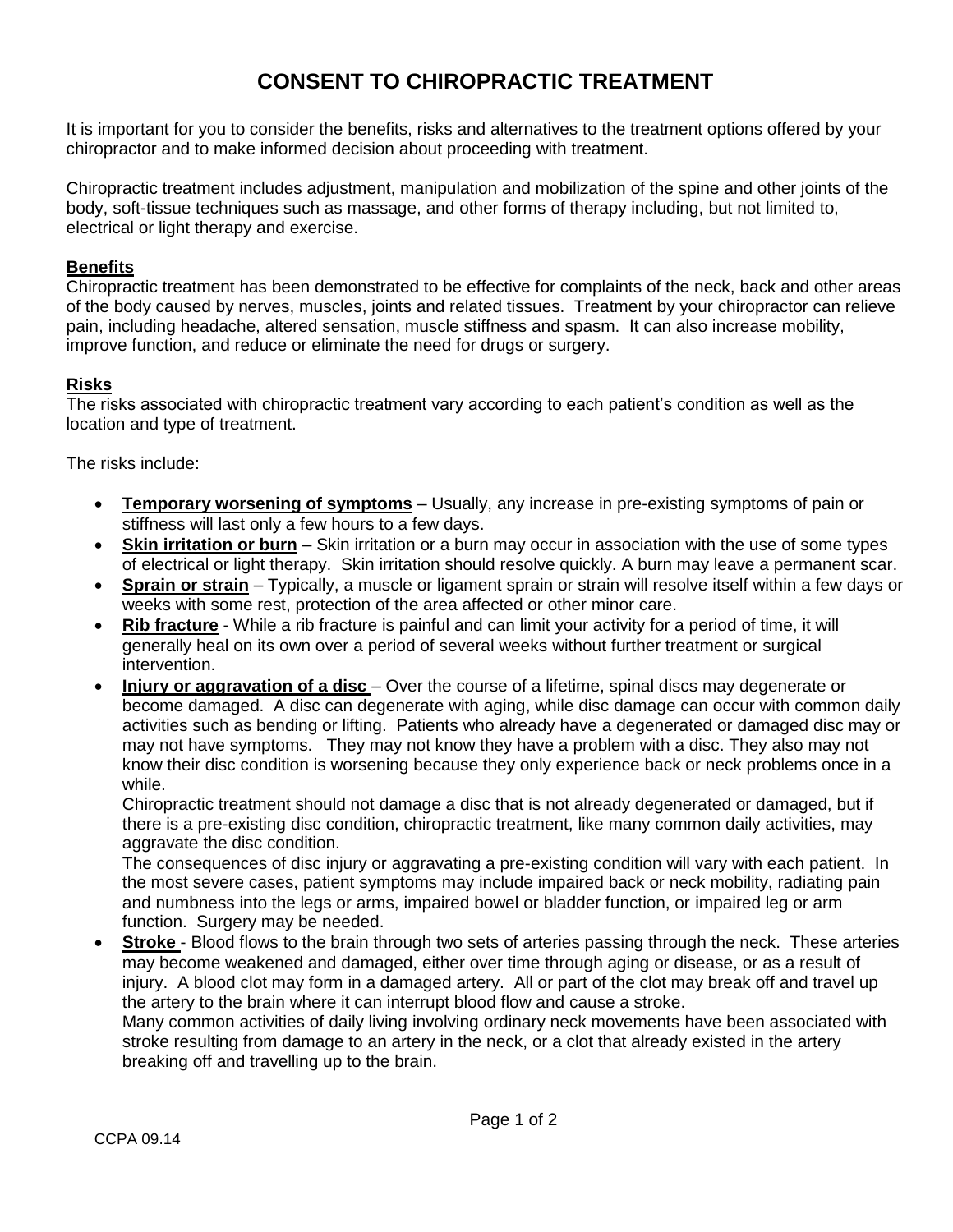Chiropractic treatment has also been associated with stroke. However, that association occurs very infrequently, and may be explained because an artery was already damaged and the patient was progressing toward a stroke when the patient consulted the chiropractor. Present medical and scientific evidence does not establish that chiropractic treatment causes either damage to an artery or stroke.

The consequences of stroke can be very serious, including significant impairment of vision, speech, balance and brain function, as well as paralysis or death.

### **Alternatives**

Alternatives to chiropractic treatment may include consulting other health professionals. Your chiropractor may also prescribe rest with treatment or exercise with or without treatment.

### **Questions or Concerns**

You are encouraged to ask questions at any time regarding your assessment and treatment. Bring any concerns you have to the chiropractor's attention. If you are not comfortable, you may stop treatment at any time.

### **Please be involved in and responsible for your care. Inform your chiropractor immediately of any change in your condition.**

# **DO NOT SIGN THIS FORM UNTIL YOU MEET WITH THE CHIROPRACTOR**

I hereby acknowledge that I have discussed with the chiropractor the assessment of my condition and the treatment plan. I understand the nature of the treatment to be provided to me. I have considered the benefits and risks of treatment, as well as the alternatives to treatment. I hereby consent to chiropractic treatment as proposed to me.

Name (Please print): \_\_\_\_\_\_\_\_\_\_\_\_\_\_\_\_\_\_\_\_\_\_\_\_\_\_\_\_\_\_

| Signature of Patient: | Date: |
|-----------------------|-------|
| (or legal guardian)   |       |

| Date: |  |
|-------|--|
|-------|--|

Signature of Chiropractor: \_\_\_\_\_\_\_\_\_\_\_\_\_\_\_\_\_\_\_\_\_\_\_\_\_\_ Date: \_\_\_\_\_\_\_\_\_\_\_\_\_\_\_\_\_\_\_\_\_

CCPA 09.14 Page 2 of 2